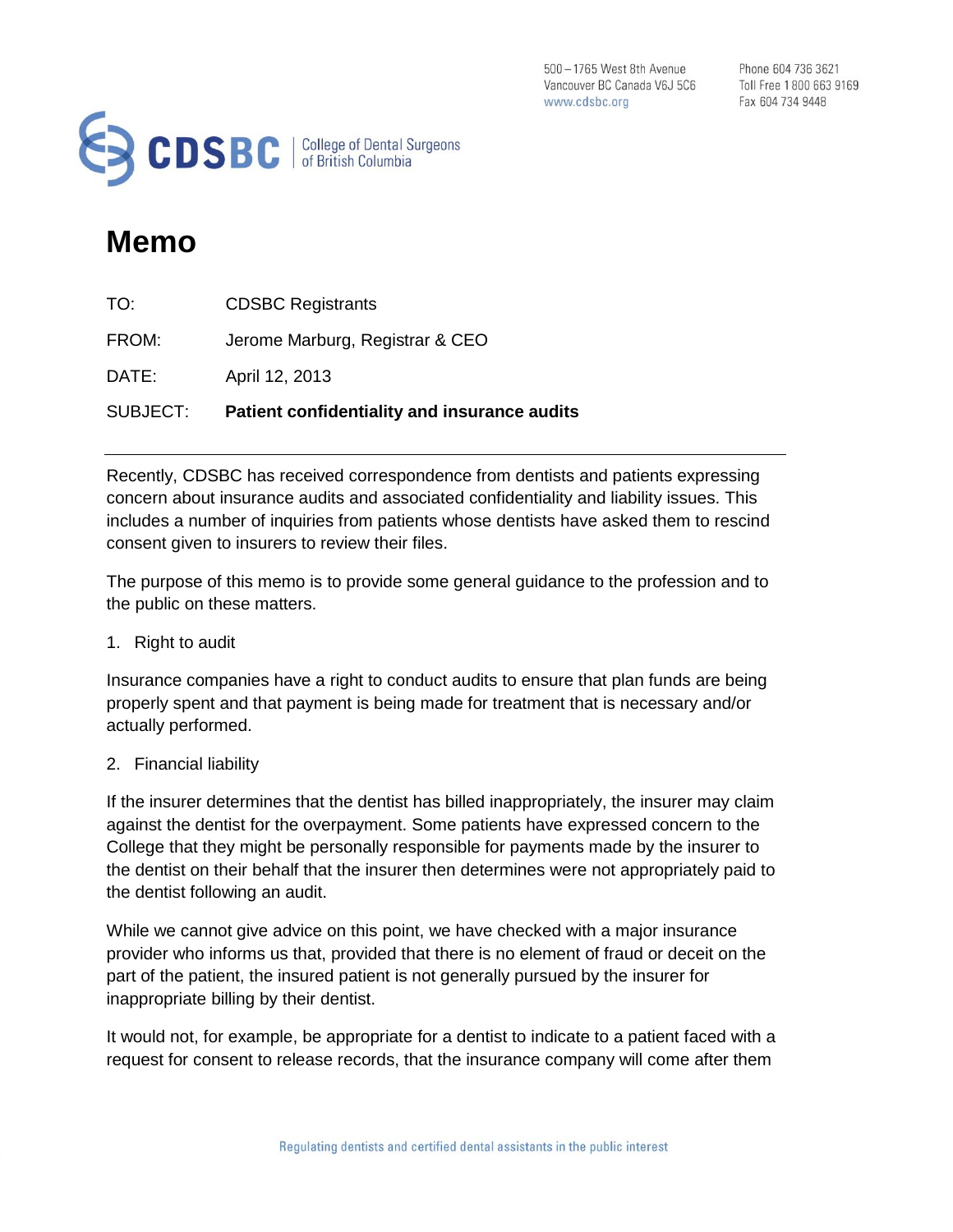

for repayment of money provided to the dentist as a result of inappropriate billing on the part of that dentist.

## 3. Patient Confidentiality

Occasionally, in the course of an audit, an insurer may ask patients to consent to the release of their clinical records or other personal information.

Dentists have a duty to protect and keep confidential the personal information of their patients. However, dentists are reminded that patients' personal information belongs to the patient, and not to the dentist or the practice. Patients are entitled to authorize the release of their personal information, and dentists must respect that authorization. Dentists may not interfere with or hinder the insurer from obtaining patient consent.

If you are presented with a consent form signed by a patient for the release of their personal information, it is not a breach of your duty of confidentiality to release it in accordance with the consent form.

Although you should review the consent form carefully to make sure that any release of information does not exceed the patient's authorization, it is not appropriate to refuse to comply with a properly executed consent form. The patient, and the patient alone, can decide whether they do or do not wish to release their personal information.

It may be appropriate to provide the information to the patient, rather than directly to the authorized third party, so that the patient may review it and determine if there is anything sensitive they do not want to release. Again, the dentist may not attempt to influence or hinder the patient from providing consent or information released under that consent.

4. Rescission of patient consent

Upon receipt of patients' consent to disclose records to an insurer, one response has been for the dentist to write to patients and request that they rescind (withdraw) their consent.

While there may be circumstances in which a patient's consent was inappropriately obtained, dentists should be extremely cautious when making such requests. Depending on the content of the request, it may constitute unethical or unprofessional conduct. It may also constitute the unauthorized provision of legal advice.